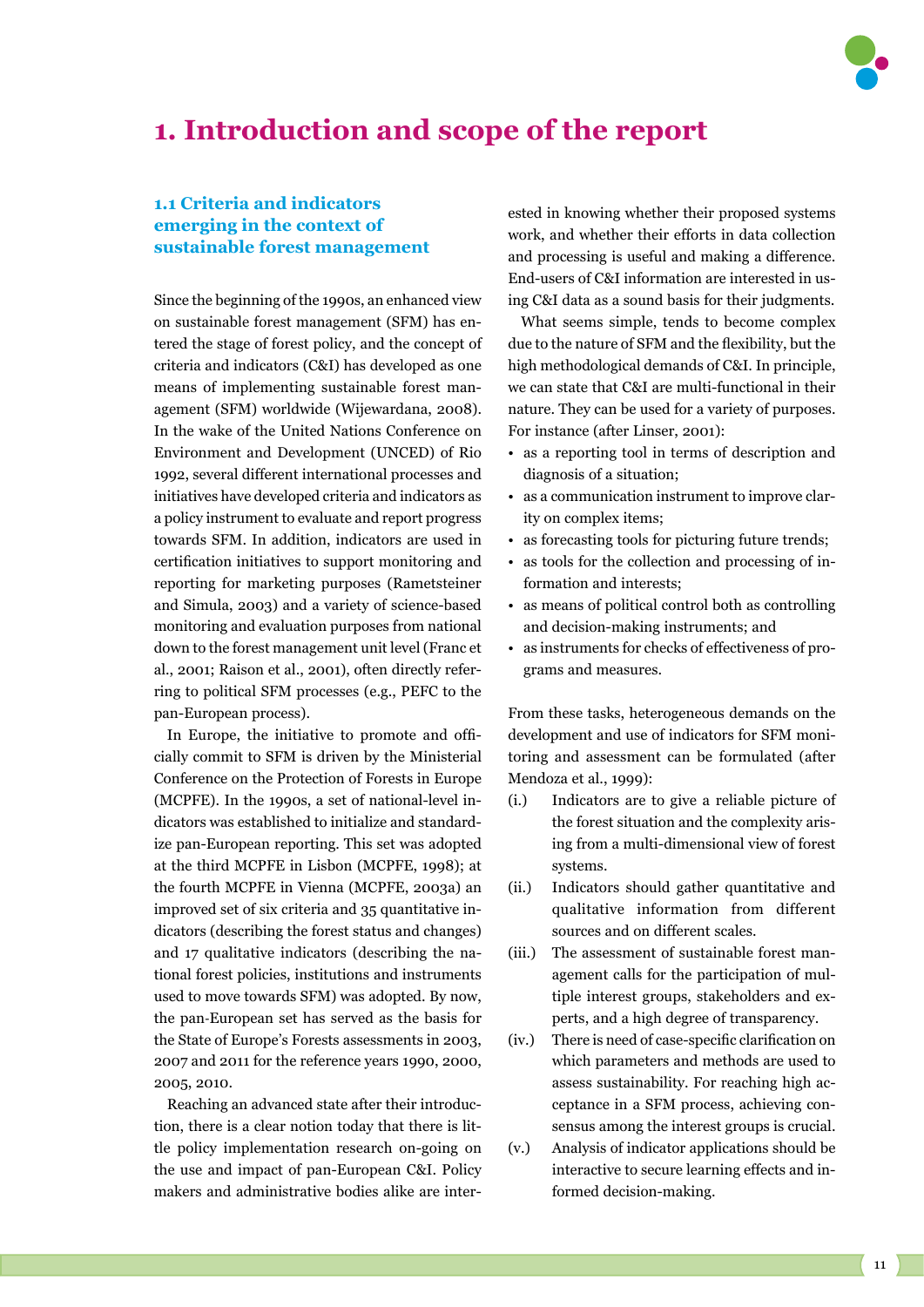Furthermore, crucial requirements in the design of sustainability indicators include: (i) relevance for the policy and planning processes and specific to the observed system; (ii) sensitivity to changes both in the observed system as well as in policy and management practices (Vacik and Wolfslehner, 2004); (iii) validity in terms of revealing underlying assumptions, surrogates and proxies; and (iv) links to the decision environment in forest policy and planning (Failing and Gregory, 2003).

Examining how these theoretical claims differ from the practical implementation of C&I, and how big these gaps are in quantity and quality is put to test in this study. We also want to break down the general observation in C&I research to the specific empirics and needs in the implementation of the pan-European C&I set in order to further develop a consistent, transparent, and moreover highly accepted instrument for monitoring, evaluating, and assessing SFM in Europe.

These considerations provide the framework for the following analysis of the implementation of the pan-European C&I in general, in theory, and – most relevant – in practice in the 46 signatory states of the FOREST EUROPE process.

#### **1.2 Problem definition**

As mentioned before, information on the implementation of the Pan‐European C&I set is scarce and vague. This project is the first effort to collect information on the state of C&I implementation in Europe.

The particular problems we have identified refer to:

- What does it mean to implement C&I (definition, concepts)?
- How has the pan-European C&I set been implemented in practice?
- What problems and gaps have been encountered?
- What should be done to improve the situation, with respect to:
	- Practice in countries, international organizations;
	- Theory and concepts of C&I;
	- Structure and content of the pan-European set.

#### *1) Definition of "Implementation of C&I"*

The term "implementing criteria and indicators" is often used, but has not yet been formally defined, at least in the pan-European context. "Implementing" may be understood as putting into practice agreed objectives or methods. However, despite an extensive academic literature on C&I, there is no formal official text defining the objectives of the pan-European set. The nearest approximation is the Lisbon resolution L2, from 1998<sup>1</sup>.

However, in the interests of clarity and structure, it is desirable to have a definition for use in the project, so the following working definition has been drawn up, after discussion inside the project team and with the advisory group, and will be used during the project.

## 2) *Status-quo and advancement in C&I application and research*

Much has been researched on C&I in the past 20 years in general. Hence, a condensation of these findings is needed to build a sound reference to the pan-European C&I set. This relates to issues such as C&I structure, indicator development and selection, C&I design vs. actual use, transparency and communication, transience among different levels of application and among different C&I and information systems.

#### *3) Examination of implementation practice*

Finally, an empirical analysis is needed in order to understand the strength and weaknesses of the current C&I set in the actual 'implementation'. The pan-European set of C&I may be implemented at several levels: pan-European, national and subnational. Consequently, experiences and expert knowledge has to be gathered on all different levels of implementation that goes beyond information in scientific literature, and findings synthesized for the further development of the C&I set. These aspects refer inter alia to (i) applicability, (ii) consistency, (iii) validity, (iv) acceptance, (v) efficiency, and (vi) flexibility of the implementation of the pan-European C&I set.

To address these problems, the scope of the report is defined along the following lines:

<sup>1</sup> The revised indicators were only endorsed by an Expert Level Meeting, not formally approved by ministers in Vienna, and contain no formal definition of objectives.